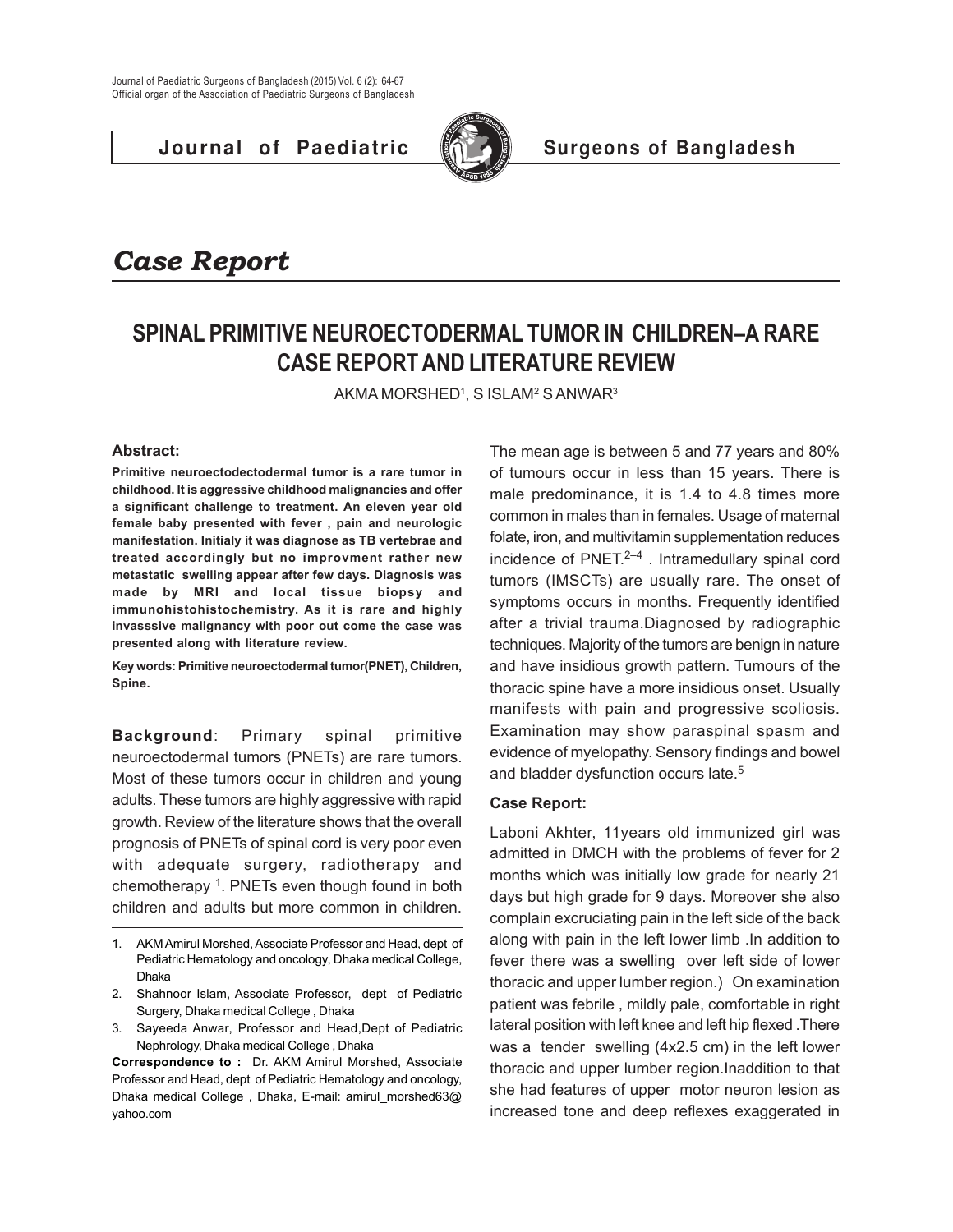lower limbs with bilateral planter extensor . Joint tenderness was grade ¾ in left knee and hip joints, range of movement was restricted in extension of left hip and knee joints , muscle power in left lower limb was 3/5. On investigation CBC was normal except moderate anemia an ESR was 34 mm at 1<sup>st</sup> hour. Blood CS, Montoux test,USG of abdomen and paravertebral region and CXR were normal. MRI and Bone scan could not identified any malignancy. Fine niddle Aspiration cytology(FNAC) from 8<sup>th</sup>

vertebrae shows feature suggestive on Chronic granuloma. With this evidence anti TB drug was given.But after fifteen days she again developed sevre pain and a swelling on left lumber region. Secopnd MRI done where report was - altered marrow signal intensity and heterogeneous contrast enhancement suggestive of marrow infiltrative disease. Biopsy was taken fron the swelling and revealed that primitive neuroectodermal tumor (PNET). She was given standard protocol .



**Fig1,2,3:** *CXR , Dorsolumber vertebrae and MRI on 1st MRI of vertebrae*



**Fig-4,5,6:** Bone scan, Swelling left lateral abdomen and 2nd MRI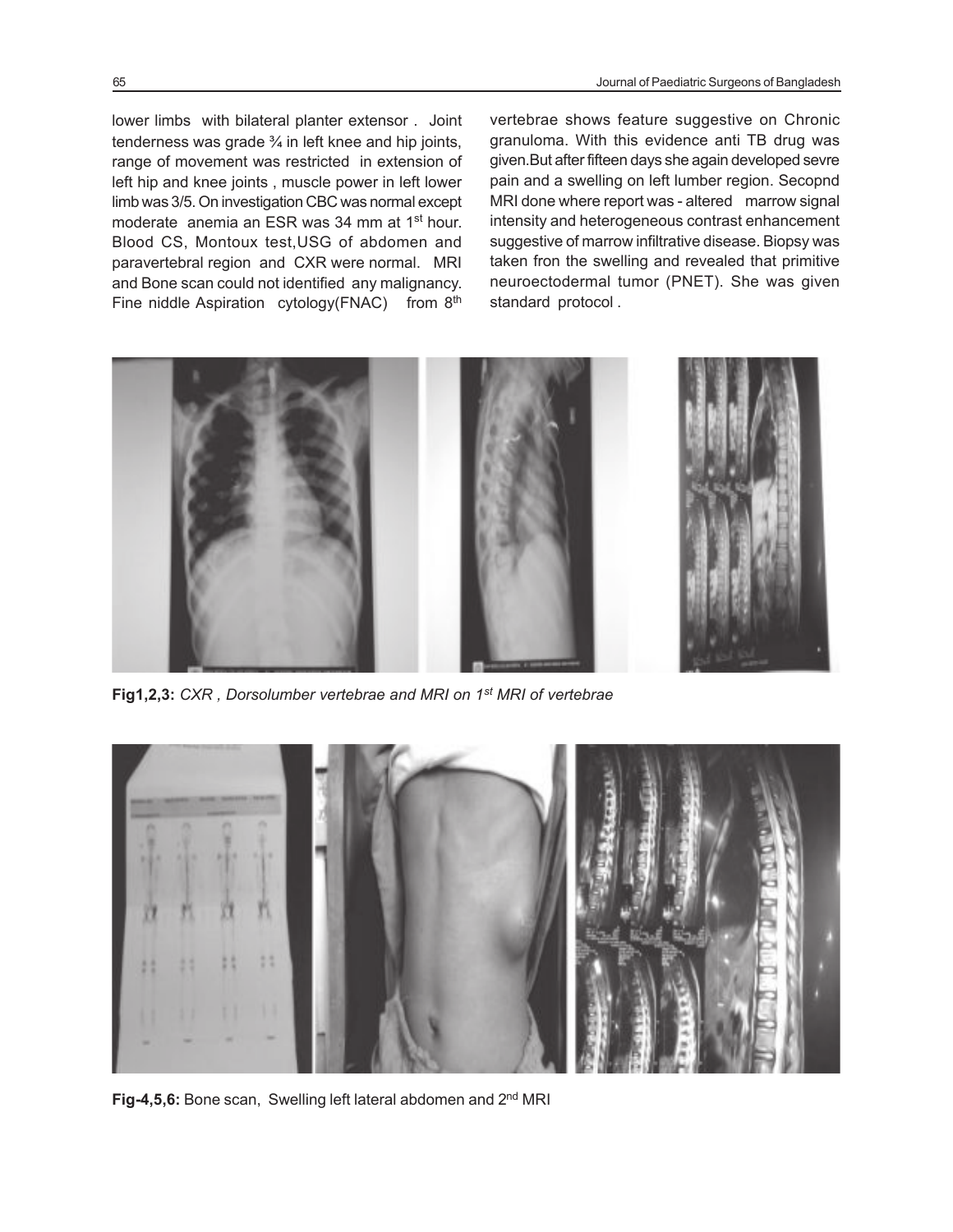

**Fig 7,8:** *histopathology and Immunostaining*

#### **Discussion:**

Due to the aggressive behavior of the neoplasm and its great potential to metastasize, treatment should be multimodal, involving radical surgical resection, radiotherapy, and chemotherapy. Initial management of these tumours is almost always surgical since tissue biopsy is required. 80% resection or more gives a 5 year event-free survival rate higher than 70%. Aggressive resection has been shown to improve survival in children with SPNETs.These tumours need radiation therapy but that there is a risk of injury to the growing spine and the risk of induction of second malignancies always exist. Radiation therapy is a critical component in the management of newly diagnosed SPNETs. The possibility of primitive neuro ectodermal tumour to disseminate along the neuraxis supports prophylactic craniospinal irradiation with an involved boost to the primary site.<sup>6</sup>

Sundar Venkatarama and colleagues report a 2 years old girl with same type of presentation and they treated with surgery and was event free after 1 year .<sup>6</sup> Our case also was a female but 11 yrs old and she was diagnosed after metastasis so surgical treatment was not sweatable for her. She initialy diagnosed as a vertebral TB which was not occur in other case repoprts. Patnaik etal  $1$  reported two cases of childhood PNET which was presented like neurofibroma and both was treated by Surgery, Radiotherapy and chemotherapy but one died within 4 month of therapy. Our patient presented like Pott's disease not neurofibroma. In contrast to their case

our patient did not treated with surgery or radiotherapy, they treated with only Chemotherapy. Yavuz AA<sup>7</sup> et al reported a case of 18 year old female with lession in the Lumber 4-5 region with compression of sacral nerve root, in our case it was at thoracic level T8. Perry R and colleages reported two cases of spinal PNET with 16 and 27 years old persons who presnted tumor at L4 and L5 level , among them one survived for 72 months with remission and relapse.<sup>8</sup>

#### **Conclusion:**

Early diagnosis and treatment are the key point of management of childhood malignancy.A meticulous history, proper physical examinaation and judicious investigtion is essential for fighting against pediatric cancer.Highly agrressive tumor like PNET needs special attention and rapid interventionl investigation are essential for proper diagnosis and treatment. Chemotherapeutic agents arev becoming more popular than radiotherapy.Comined effort of Pediatric surgeon, Oncologist and Radiotherapist should work together for conqurring PNET.

#### **References:**

- 1. Ashis Patnaik, Sudhansu S. Mishra, Sanjib Mishra & Rama C. Deo. Review of spinal neuroectodermal tumor.B J Neurosurgery. 2013; 27: 2-6
- 2. Akgun B, Ates D, Kaplan M. Ganglioneuroblastoma of the thoracic spinal cord: a very rare case report. ActaMedica (Hradec Kralove) 2012;55(1):50–52.